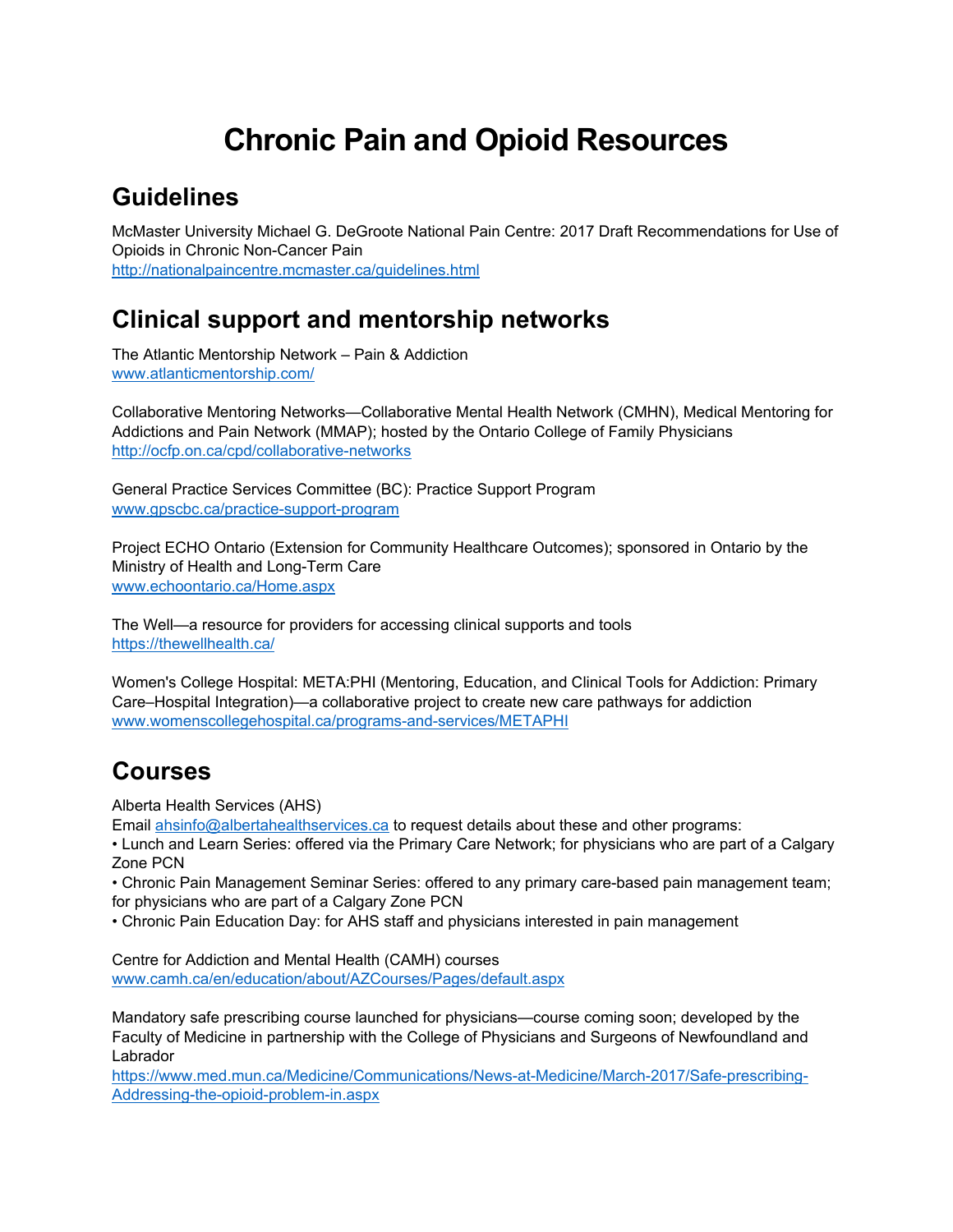The Prescribing Course: Safe opioid prescribing (Nova Scotia)—One day, case-based, small group interactive program, accompanied by a detailed handbook [www.theprescribingcourse.com/](www.theprescribingcourse.com)

Queen's University Faculty of Health Sciences: Wasser Pain Preceptorship [https://healthsci.queensu.ca/education/cpd/wasser\\_pain\\_preceptorship](https://healthsci.queensu.ca/education/cpd/wasser_pain_preceptorship)

University of Alberta Faculty of Rehabilitation Medicine: Certificate in Pain Management <www.ualberta.ca/rehabilitation/professional-development/certificate-programs/certificate-in-pain>management

University of Calgary Continuing Medical Education & Professional Development: Essential Strategies for Chronic Pain Management <http://cumming.ucalgary.ca/cme/programs/essential-strategies-chronic-pain-management>

University of Calgary Continuing Medical Education & Professional Development: In-person and online courses <http://cumming.ucalgary.ca/cme/programs>

University of Toronto Faculty of Medicine Continuing Professional Development: Safe Opioid Prescribing – A Multimodal Program for Chronic Pain and Opioids [www.cpd.utoronto.ca/opioidprescribing/](www.cpd.utoronto.ca/opioidprescribing)

#### **Opioid substitution therapy training**

Centre for Addiction and Mental Health (CAMH): Opioid Dependence Treatment Certificate Program [www.camh.ca/en/education/about/AZCourses/Pages/ODT\\_Certificate.aspx](www.camh.ca/en/education/about/AZCourses/Pages/ODT_Certificate.aspx)

Centre for Addiction and Mental Health (CAMH): Opioid Dependence Treatment (ODT) Core Course: Ontario

[www.camh.ca/en/education/about/AZCourses/Pages/odtcore\\_odt.aspx](www.camh.ca/en/education/about/AZCourses/Pages/odtcore_odt.aspx)

Doctors Nova Scotia: Safe Opioid Prescribing Course <www.doctorsns.com/en/home/about-us/eventsdates/eventdetails.aspx/safe-opioid-prescribing-course/621>

College of Physicians and Surgeons of British Columbia: Methadone/Buprenorphine 101 Workshop <www.cpsbc.ca/for-physicians/professional-development/methadone-buprenorphine-101-2016-12-10>

College of Physicians and Surgeons of British Columbia: Prescribers Course <www.cpsbc.ca/for-physicians/professional-development/prescribers-course-2017-06-02>

### **Conferences**

Canadian Pain Society

Atlantic Mentorship Network Annual Conference <www.atlanticmentorship.com>/

Atlantic Pain Annual Conference

Email [wearelistening@nshealth.ca](mailto:wearelistening@nshealth.ca) to request details about the conference